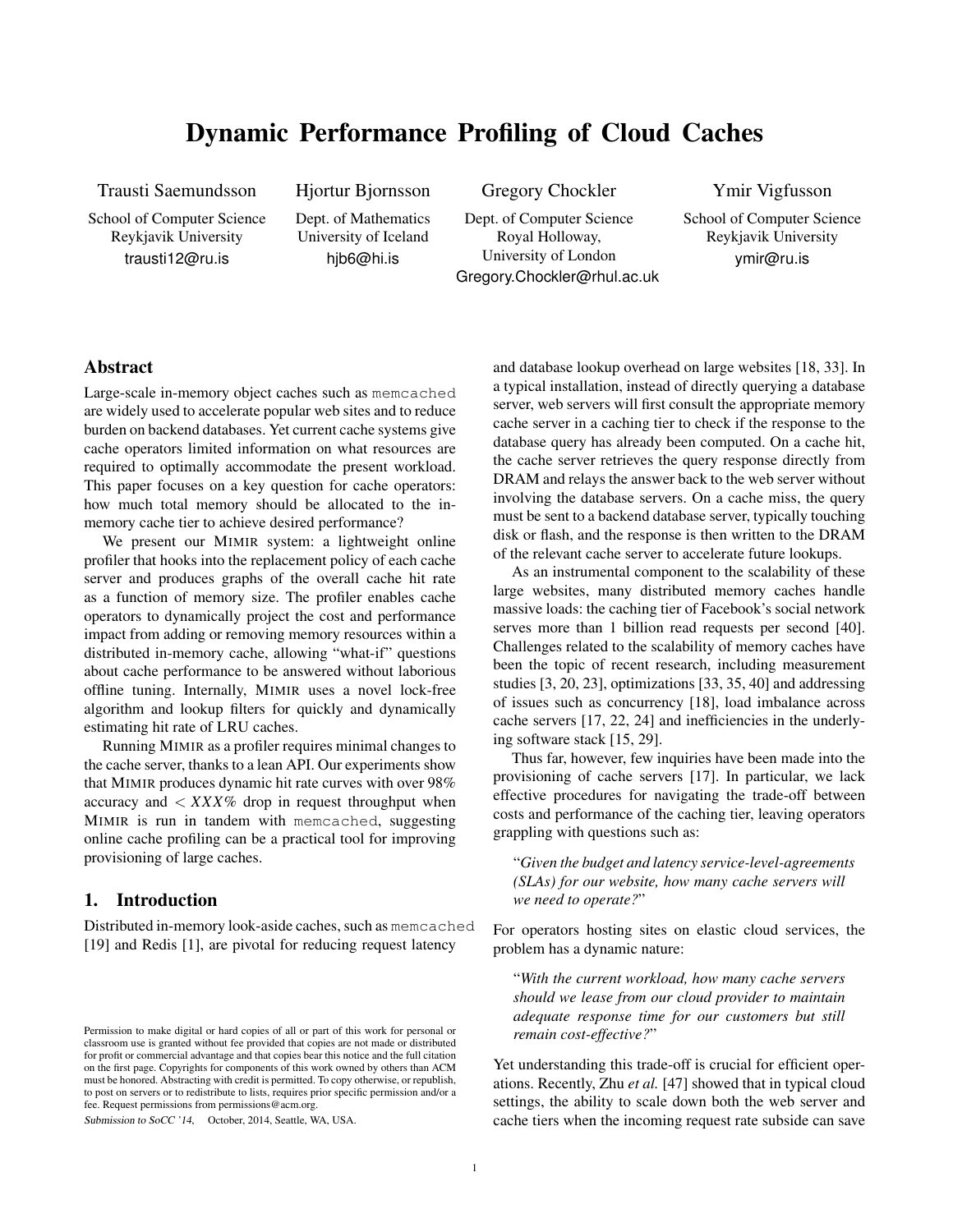up to 65% of the peak operational cost, compared to just 45% if we only consider scaling down the web server tier. In this paper, we propose  $MIMIR<sup>1</sup>$  a new tool for monitoring the cost-performance trade-off for the caching tier. Following Zhu et al., we adopt hit rate – the percentage of cache lookups that return a value and thus bypass a slow database lookup – as our primary performance measure. In terms of cost, the main resource influencing hit rate is the memory capacity of the caching tier, which we will view as the representative dial for controlling cost throughout the paper.

At the core of MIMIR is a profiling algorithm for generating and exposing *hit rate curves (HRC)*, which represent the aggregate cache hit rate as a function of total memory capacity. Hit rate curves allow operators to ask what-if questions about their cache tiers using current information, such as to estimate the performance impact of resizing the cache by allocating more servers to the tier, or decommissioning servers. MIMIR hooks into the standard cache replacement API calls of each cache server, and provides the operator with up-to-date HRCs from that server, even for larger memory sizes than currently allocated. The HRCs from different cache servers can then be combined to produce a tier-wide HRC estimate.

Our approach to MIMIR is guided by three main ideas. First, we specifically target the Least-Recently-Used (LRU) replacement policy which allows us to exploit mathematical structure of LRU to generate granular HRCs for the entire cache without tracking each cache size increment separately.

Second, whereas traditional mechanisms attempt to generate HRCs with full fidelity at the cost of performance, we devise a novel bucketing scheme for generating near-exact HRCs that concede between 1-2% of accuracy. Our method gives a knob that controls the accuracy versus overhead of our algorithm.

Third, MIMIR piggybacks bookkeeping statistics on the items already stored in memory when predicting HRC for cache sizes smaller than the current allocation. To estimate performance for larger memory sizes, we track dataless keys for recently evicted items, so-called ghosts. As an optimization when key sizes are large relative to the value, we represent the ghost list as an array of lossy counting filters – Bloom-filters that support removal – containing the ghost entries. Together, these techniques allow MIMIR to track HRC with high prediction accuracy and low overhead. In summary, our paper makes the following contributions.

• We design and implement an architecture for MIMIR that monitors hit rate statistics to help cache operators answer "what-if" questions. At the core of MIMIR is a novel algorithm for dynamically and efficiently estimating the HRC of LRU caches, even in multi-threaded cache servers.

- Through extensive simulations on a variety of cache traces and benchmarks, we evaluate the accuracy of the MIMIR hit rate profiles, demonstrating that our approach retains high accuracy  $(> 98\%)$  despite low time and memory complexity. Further, we prove analytically that our algorithm delivers high accuracy on well-behaved workloads.
- As a case study, we modified memcached to use our optimized MIMIR implementation for HRC profiling. Our experimental evaluation shows strong fidelity between the HRC and the true cache hit rate at larger or smaller cache sizes with minor throughput degradation (XXX%) .

# 2. MIMIR in a Nutshell

#### 2.1 Architecture

MIMIR is a dynamic profiling framework that interoperates with the replacement policy of a cache service such as memcached. We begin by describing the functionality on a single server; the distributed case is discussed in §2.5. For input, MIMIR provides an API that is called by the replacement policy, as shown in Figure 1. Specifically, a call is made on a HIT, and through the INSERT and DELETE functions when new elements are added or old ones evicted from the cache memory. Each call passes on the identity of the current element that is being manipulated by the cache server. When requested by an operator, MIMIR can generate an up-to-date hit rate curve showing the current estimate of cache hit rate vs. memory size as output. The resulting curves can inform decisions on cache provisioning, either by operators manually or automatically adjusting or partitioning resources [9, 10, 36–38], raise alerts for developers about unexpected cache behavior, and so forth.

#### 2.2 Hit rate curves

At the heart of MIMIR is the HRC estimator. To be precise, we define HRC as the function  $H(n)$  for  $0 \le n \le rN$  denoting the number of hits obtained by a cache replacement algorithm on a cache of size *n* on a sequence of cache accesses [34]. The function can then be normalized by dividing by the total number of requests in the sequence. If *N* is the current cache size then, assuming the past predicts the future,  $H(n)$ anticipates the hit rate if the cache were resized to a smaller size  $n \leq N$ , or a larger one  $N \leq n \leq rN$  for some multiplier  $r > 1$ .

Dynamically estimating HRC is fraught with challenges. First, normally cache servers only track the hit rate for the currently allocated memory capacity, for instance: "the 4GB memcached instance currently has hit rate of 73%". They have no mechanism for estimating cache performance for different capacities or configurations. Second, to generate a HRC, the hit rates for different memory sizes must thus be either calculated or simulated. However, calculations depend on the specifics of the cache replacement algorithm,

<sup>&</sup>lt;sup>1</sup> In Nordic mythology, Mimir was renowned for his knowledge and wisdom, and was a consul to the god ruler of Asgard, Odin.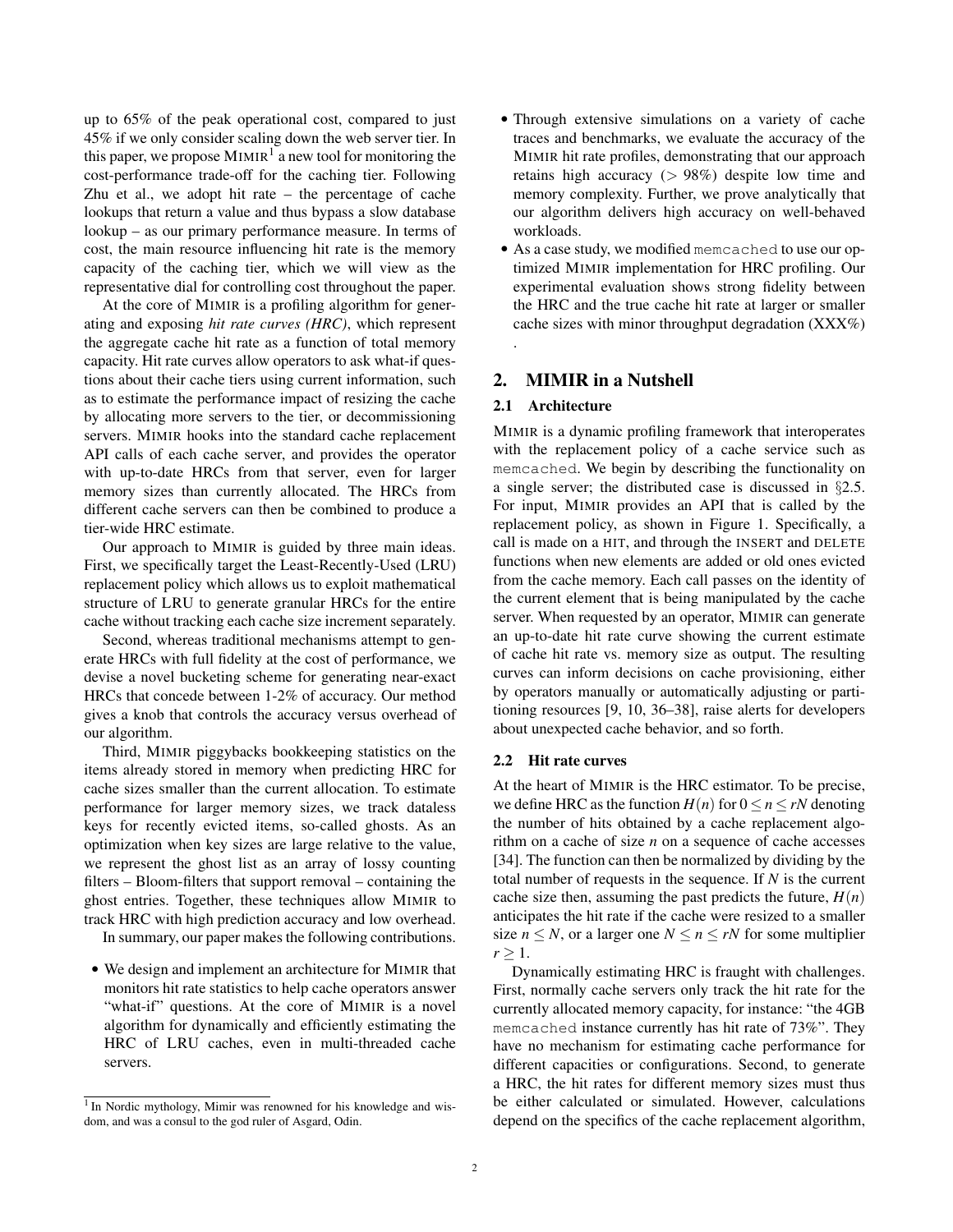

Figure 1: *The* MIMIR *system. The diagram shows* MIMIR *architecture on a single node. On the left, a multi-threaded cache server such as* memcached *processes* GET(*e*) *or* SET(*e*) *cache request for item e. The cache algorithm in the server looks to see if e is among the e*1,..., *e<sup>N</sup> items stored by the cache (a cache hit) or not (a cache miss). In each case,* MIMIR *is given a* HIT(*e*)*,* MISS(*e*) *or* SET(*e*) *upcall. An upcall is also made when the replacement policy evicts an item.* MIMIR *tracks statistics on the elements in the cache, specifically a mapping between buckets and items (see* §*3). For efficiency, the per-item statistics may be maintained within the cache server as indicated by the dotted line. The keys of elements that have been evicted from the cache may be tracked in a* ghost list *or* ghost filter *to estimate hit rate for larger cache sizes (*§*2.4). The HRC estimator periodically calls an aging routine to keep the estimate current (*§*3.3). Finally, as illustrated on the right,* MIMIR *can generate an up-to-date hit rate curve through the export-HRC function when desired by an operator or by a framework using* MIMIR *as input into a resource profiler or cache partitioning framework [10, 36–38].*

whereas simulations incur significant memory and computation overheads if done naïvely. Third, since caches are on the critical path for client requests, the estimator must incur low time and space overhead, even if operators wish to assess  $H(n)$  for potential cache sizes *n* exceeding the current cache allocation of *N*.

To make the problem tractable, we focus on estimating HRCs for the LRU cache replacement policy: the default algorithm used in memcached and arguably the most common cache eviction scheme used in practice. examples? Incidentally, LRU has mathematical properties that can be manipulated to efficiently generate HRCs for which we need to define a few additional concepts.

Inclusion property. The principle behind LRU and its descendents (such as CLOCK [12]) is to exploit the locality of memory references. LRU satisfies an *inclusion property* which states that elements in a cache of size *N* are also contained in a cache of size  $N+1$  given the same input sequence and replacement policy [31]. Algorithms that satisfy this condition are called *stack algorithms*, and include LRU, LFU (evict Least-Frequently-Used item) and Belady's OPT (evict the item used farthest in the future) optimal cache replacement policy [6].

Stack distance. One can visualize the contents of an LRU cache over time as a stack, where the item at the bottom of the stack will be replaced on a cache miss. The *stack distance* of an item *e* is its rank in the cache, counted from the top element. We define elements outside the cache to have an infinite stack distance. The inclusion property induces an abstract total ordering on memory references which stack algorithms use to make replacement decisions. In the case of LRU, elements are ordered by their recency. Therefore, in a linked-list implementation of LRU, the stack distance corresponds to the number of items between the requested element and the head of the list. We will exploit the following corollary of the inclusion property and the stack distance definition:

Lemma 1 (from [31]). *A request for item e results in a cache hit in an* LRU *cache of size n* if and only if *the stack distance of e is at most the cache size, n.*

#### 2.3 Estimating hit rate curves

Efficiency is a critical design goal for MIMIR: hit rate profiling should have minimal impact on the performance and throughput of cache lookups. After all, minimizing overheads aligns with the performance concerns evidenced by the recent flurry of work on optimizing the memcached service [18, 33, 35].

By Lemma 1, computing the value of hit rate curve  $H(n)$ for LRU can be simplified to tracking the number of items with stack distance at most *n*. Specifically, we can compute  $H(n) = \sum_{d=0}^{n} h(d)$  where *h*(*d*) is the number of hits received by items of stack distance *d*. The next question is then how we can efficiently compute and maintain stack distances of cache items.

MATTSON. Mattson et al. [31] proposed a basic approach for computing the stack distance of an item *e* on a hit: simply traverse the linked LRU list from the head and count the number of elements ahead of *e* on the list. Unfortunately, the complexity of this basic traversal approach is too high in practice. For instance, Zhao et al. found that on the SPEC CPU2006 benchmark, the  $\Theta(N)$  operations for accumulating statistics in MATTSON increased the LRU's execution time by a factor of 1.73 [45].

Tree-based schemes. The linear look-up time of MATT-SON was recognized as problematic early on. Work towards tree-based alternatives for profiling LRU started with prefixsum hierarchies proposed by Bennett and Kruskal [7] and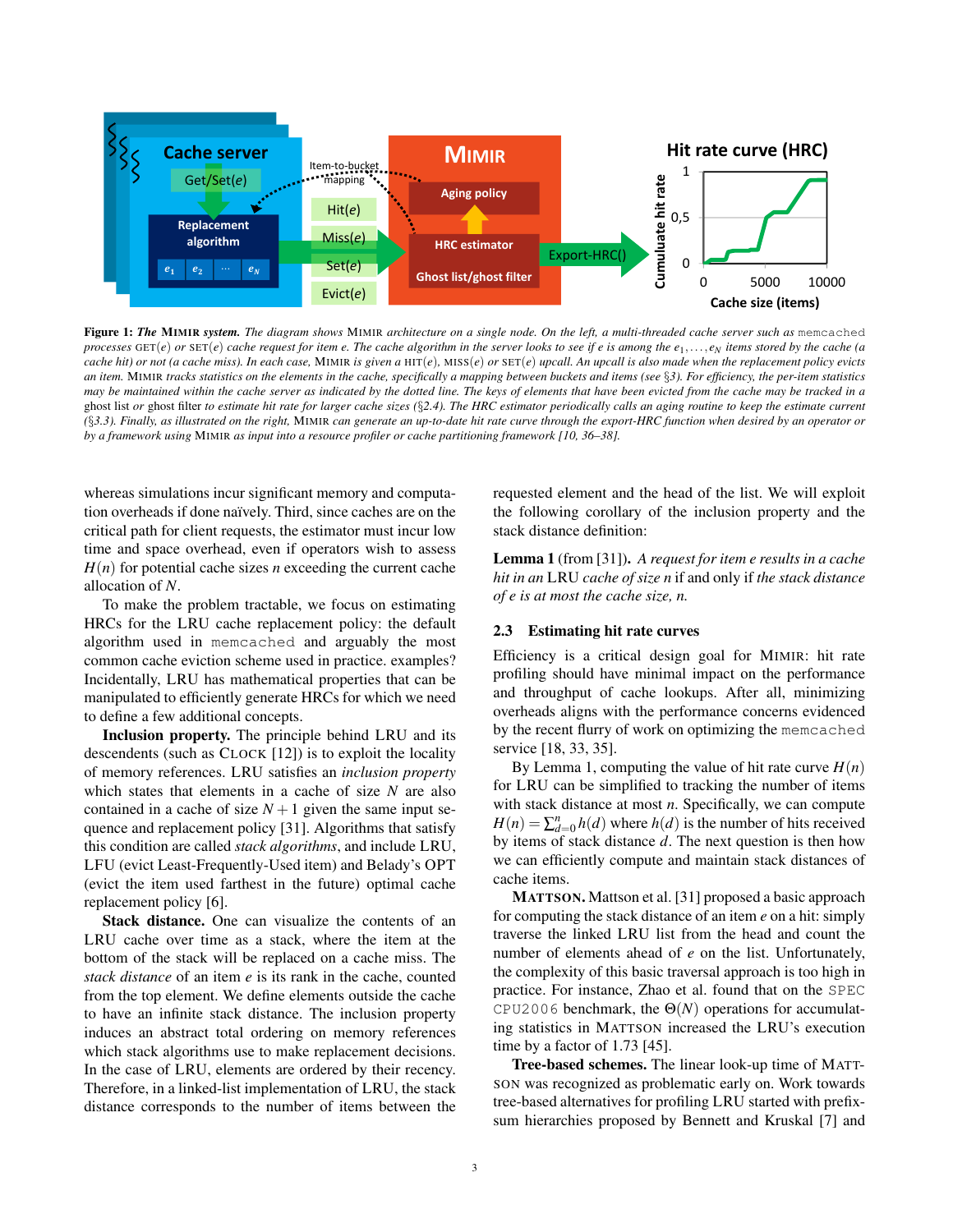

4 buckets (B=4)

Figure 2: MIMIR*'s HRC profiling algorithm. XXX updates to the hit rate curve and the bucket lists of the* LRU *stack when element e is hit in the cache.*

culminated in a more efficient approach by embedding the LRU stack in an AVL-tree [2, 43, 45]. Although faster, Zhao et al. show that AVL-trees still pose substantial overhead (over 16%) on every cache access [45].

We implemented MATTSON and an optimized AVLtree LRU profilers on a single-threaded C++ LRU cache server. We compared the performance with and without each profiler on the P-XXX trace [32] with a memory capacity for 5000 items. Figure 3 shows that the throughput for MATTSON is only XXX% of LRU without a profiler, and the AVL-tree comes in at XXX% of the basic LRU performance.

Concurrency. In the context of large memory caches in the cloud, performance issues run deeper than per-item latency overheads. In contrast to the single process environment for which canonical cache algorithms and profiling schemes were developed, modern in-memory cache servers are multi-threaded [18, 19]. Trees and similar data structures facilitate fast reuse distance lookup by maintaining mutable lists that need regular rebalancing, and can therefore suffer from lock contention that limits multi-threaded throughput [8]. Recent work on making concurrent search trees practical is promising, but the implementations still too complicated for deployment within an LRU profiler [8]. The performance results in Figure 3 coupled with the concurrency concerns prompted us to consider alternative approaches to stack distance profiling.

MIMIR's profiling algorithm. The above approaches are based on the premise that all stack distances must be calculated accurately. In practice, however, decisions based on HRCs are made at coarser granularity, such as for cache partitioning [37, 38] or server provisioning. If we concede to producing approximate HRCs, how accurate can they be if our methods need to be fast and concurrent?

We devised a novel estimation algorithm for HRC that tracks approximate LRU stack distances. We imagine that the LRU stack has been divided into *B* variable-sized *buckets*, where *B* is a parameter, and that every element tracks the



Figure 3: *Overhead of profiling algorithms. The number of requests processed per second a single-threaded* LRU *C++ cache server with capacity for 5000 items The error bars show sample standard deviations over XXX runs.*

identity of the bucket to which it belongs. The elements can be in any order within a bucket.

Our method exploits a characteristic that enables us to hone in on the true LRU stack distance of an item. Suppose the buckets are labeled  $\mathbf{B}_0, \mathbf{B}_1, \ldots, \mathbf{B}_{B-1}$  where  $\mathbf{B}_0$  is closest to the LRU head, and define  $n_0, n_1, \ldots, n_{B-1}$  as the corresponding sizes of the buckets such that  $\sum_{i=0}^{B-1} n_i = N$ , where  $N$  is the cache size. The invariant we maintain is that an element  $e_i$  in bucket  $\mathbf{B}_i$  will have lower stack distance than element  $e_j$  in bucket  $\mathbf{B}_j$  if and only if  $i < j$ . Moreover, the true LRU stack distance of elements in bucket  $B_j$  will be in the range between *L* and  $L + n_j - 1$  where  $L = \sum_{i=0}^{j-1}$  $\int_{i=0}^{j-1} n_i$ . When bucket sizes are reasonably balanced, we can estimate the histogram of stack distances as a probability distribution over these intervals, and accumulate the probability distributions over requests to estimate the HRC.

A high-level illustration of our algorithm with  $B = 4$ buckets is shown in Figure 2. Suppose a cache request is made for element *e* for the LRU stack shown on label (i) on the figure. From *e*'s identifier, we see it belongs to bucket #2, which also contains two other elements. The invariant implies that *e*'s stack distance must lie in the range [4,6], since the two buckets on the left contain four elements and *e* is one of the three elements in bucket #2.

Since we have no further information about where *e* lies in the range, we assume it to be uniformly distributed within the interval. We therefore update the estimated number of hits at stack distances 4, 5 and 6 by a value of  $\frac{1}{3}$  each (label (ii)). Element *e* is now moved to the front of the list and tagged as belonging to bucket  $#0$  (label (iii)). To ensure load is balanced across the buckets, the bucket contents are shifted down the list by an *aging* procedure when the front bucket holds more than its fair share  $(N/B)$  of items (label (iv)). We discuss more details of the algorithm, two aging procedures (ROUNDER and STACKER) and their properties in §3.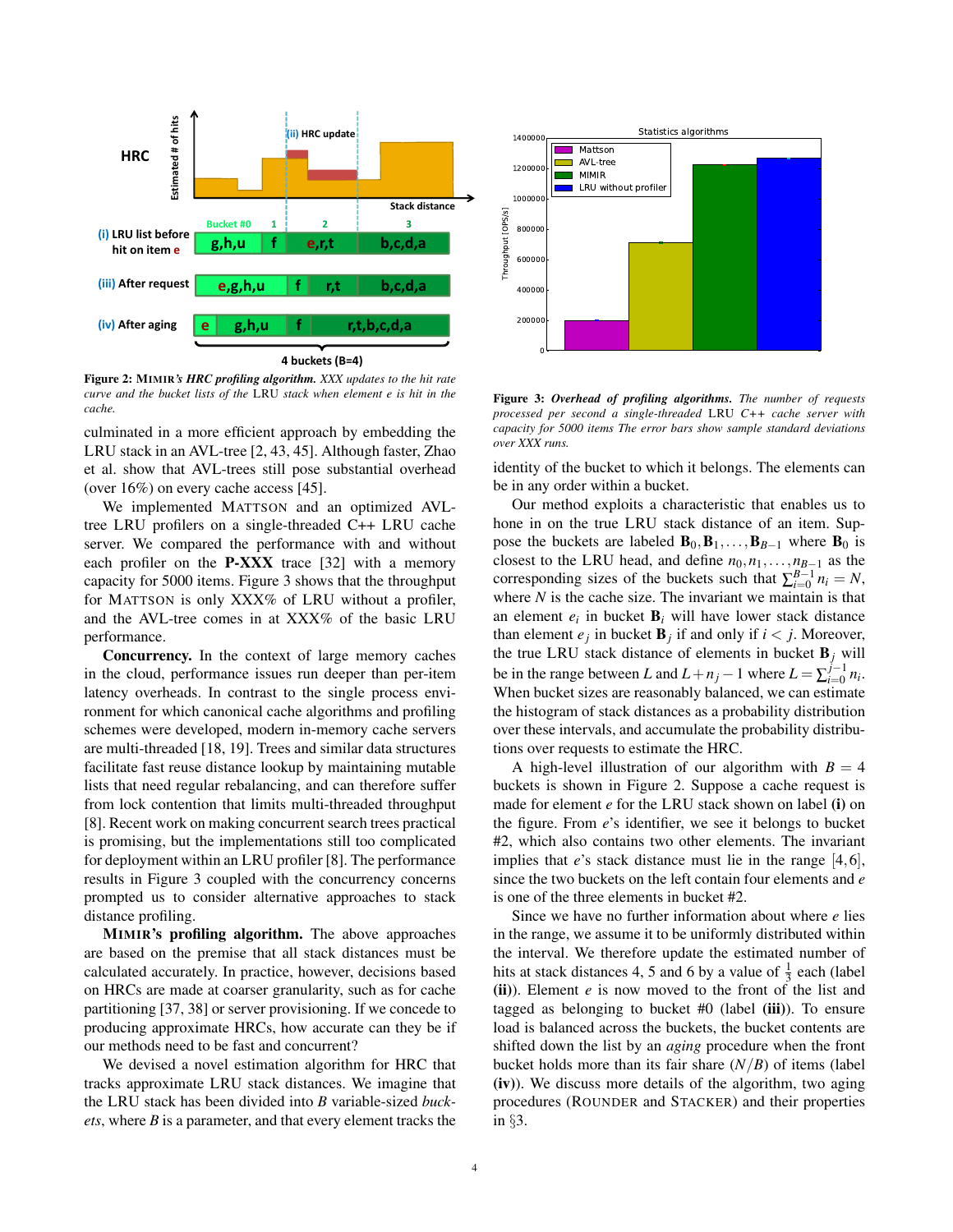#### 2.4 Estimating HRC for larger cache sizes

Internally, MIMIR manages statistics for the current workload, including short data for every item stored in the cache. As an optimization, MIMIR may piggyback on the cache server to maintain the per-item information.

[Talk about ghost lists and bloom filters. Defer to special section?]

Ghost lists. Hit rate profilers XXX The above technique for calculating HRCs assumes that  $n \leq N$ . But can we predict whether the cache needs to grow in size? To this end, we use dataless items called *ghosts* [16] as placeholders to record accesses to items whose data *would* have been included in the cache if more memory had been available [34].

Normally, placeholders consume minor amount of memory relative to the data normally stored by items, so their memory overhead can be viewed as "tax" on elements actually stored in the LRU list. Thus when an item is evicted from the primary LRU list, it is added to a ghost LRU stack. The last ghost is also popped off and discarded. Hits on ghost entries are therefore still cache misses, because no data could be returned to the user, but allows statistics about the item itself to be gathered.

Unfortunately, the memory tax of maintaining ghost items can be significant when the values are short relative to the key size in the workload. Such situations happen in practice: a recent survey of Facebook workloads showed that tiny values (11 bytes or less) are very common, making up more than 40% of the values sampled from the largest memcached pool (ETC) in the study [3].

Ghost filters. We consequently devised a novel mechanisms to optimize ghost lists.

In summary, to estimate  $H(n)$  for cache memories larger than the current allocation, that is  $N \le n \le 2N$ , we employ a ghost list of length *N*. Shorter or longer ghost lists trade off performance for accuracy of  $H(n)$  at larger values of *n*.

#### 2.5 Combining estimates

Having described how the HRCs are generated on a single cache server, we can now address the distributed case. If the caching capacity allocated to an application is distributed across *k* servers in the caching tier, the HRCs produced by MIMIR on individual servers can be joined to produce a single tier-wide HRC as follows. Every server *i* maintains an array of hit statistics  $H_i$  where each entry  $H_i(i)$  for  $i \geq 0$ holds the number of hits obtained by a cache replacement algorithm on a cache of size *j* along with the total number of hits  $N_i$ . To produce a combined HRC,  $H$ , observe that by assuming the items are spread between the caches uniformly at random [? ], each  $H_i(j)$  represents server *i*'s portion of the total number of hits obtained by the combined cache of size  $k(j + 1)$ . Hence, for each  $j \ge 0$ ,  $H(k(j + 1)) =$  $\sum_{i=0}^{k-1} H_i(j)$ . For simplicity, we fill the "gaps" between each pair of combined cache sizes  $kj$  and  $k(j+1)$ , by assigning the same number  $H(k(j + 1))$  of hits to each cache size

within this range resulting in the combined HRC being a step function. Note that other approaches, such as piecewise linear approximation, could also be applied. Finally, we normalize the combined HRC as  $\bar{H}$ , obtained by dividing each entry in *H* by  $\sum_{i=0}^{k-1} N_i$ .

## 3. The MIMIR Algorithm

At the center of MIMIR is the HRC profiling algorithm we outlined in §2.3. Our algorithm is designed to generate estimates for LRU stack distances while incurring minimal overhead, even when deployed in multi-threaded settings. While we focus on the in-memory caching tier as our target setting, our algorithm can also be applied in other memory management scenarios, such as facilitating memory partitioning between virtual machines [21, 27, 30, 44] or applications [28, 46]. We will now discuss specifics and optimizations for the HRC estimator, and formally analyze their running time and accuracy.

#### 3.1 Preliminaries

Recall that our method relies on maintaining a dynamic partition of all currently cached elements into a fixed number *B* of *buckets*. The buckets are logically organized into a circular list with the most and least active buckets occupying the *head* and *tail* of the list, respectively. Whenever a cache hit occurs, the element causing the hit is moved to the head of the list. The total number of elements in the buckets in front of the one being hit is then used to estimate the stack distance of the hit, as we explain below.

To keep the elements in our buckets consistent with their stack distances, the elements are *aged* by shifting them one bucket down in the bucket list. Note that since we do not differentiate between the stack distances of the elements mapped to the same bucket, the aging is only necessary when the head bucket becomes full (*i.e.*, the number of elements in it reaches  $N/B$ ). This allows us to both reduce the frequency of aging to at most once per *N*/*B* requests, and amortize its overhead.

In our implementation, we maintain a correspondence between the elements and the buckets in the following three state variables (see Algorithm A):

- (1) An *e*.*rank* tag associated with each cached element *e* is used to establish the identity of the *e*'s current bucket.
- (2) A circular array *buckets* tracks the number of elements currently mapped to each bucket.
- (3) The *tail* variable holds the current index of the lowest bucket in the *buckets* array.

Initially,  $tail = 0$ , *buckets*[ $i$ ] = 0 for all  $0 \le i \le B$ , and *e.rank* is undefined.

The MIMIR implementation divides the logic of LRU stack processing into an *HRC estimator*, which intercepts and processes the calls made to the MIMIR's framework, and an *aging policy*, which balances the load between buckets and manages the *tail* index. We assume that the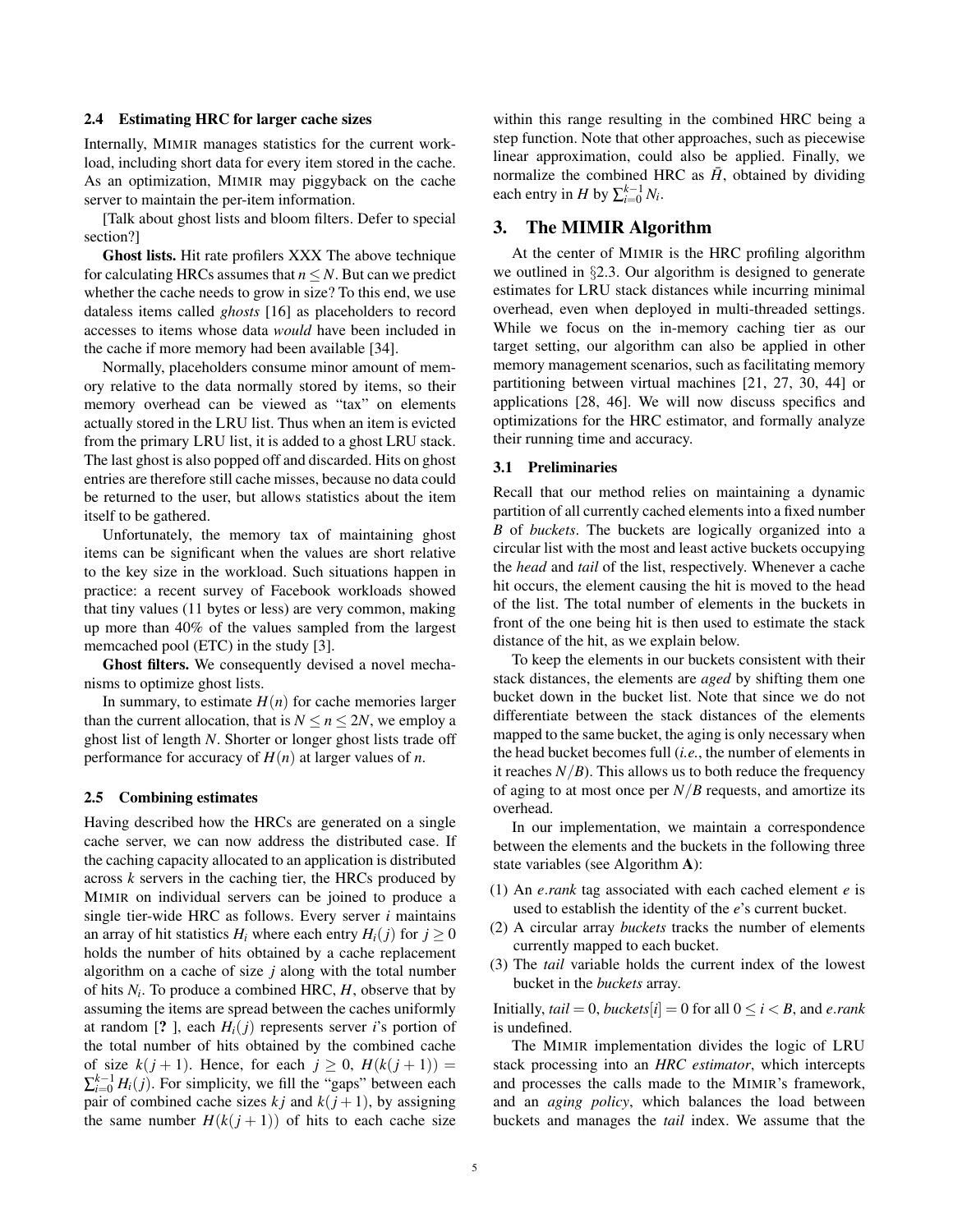Figure 4: *Pseudocode for (B)* MIMIR*'s HRC estimator algorithm and the (C)* STACKER *and (D)* ROUNDER *aging policies.*

- 1: *(A) Initialization* 2: Record Element: 3: *rank*, initially undefined ;Bucket in which item is associated: 4: *buckets*[ $B$ ]  $\leftarrow$  [0,...,0] ; Cyclic array of per bucket item counts 5:  $tail \leftarrow 0$ : Index of the tail bucket 6: *AvgStackDist* ← 0 ;Estimated average stack distance touched since latest aging round (used by STACKER) 7:  $DELTA[N] \leftarrow [0, \ldots, 0]$  ; Cumulative hit count statistics 8: HRC $[N] \leftarrow [0, \ldots, 0]$ ; HRC estimate 1: *(B)* MIMIR *Estimator Algorithm* 2: procedure HIT(*e*) 3: **if**  $e$ *.rank*  $\lt$  *tail* **then**<br>4:  $e$ *.rank*  $\leftarrow$  *tail* 4: *e*.*rank* ← *tail* ;adjust last bucket for ROUNDER 5:  $(start, end) \leftarrow get\text{-}stack\text{-}dist(e)$ 6: *update-HRC*(*start*, *end*)
- 7:  $i \leftarrow e.\text{rank} \mod B$ 8: *buckets*[ $i$ ] ← *buckets*[ $i$ ] – 1
- 9:  $head \leftarrow (tail + B 1) \text{ mod } B$

```
10: if buckets[head] = N/B then
```
- 11: *age*()
- 12: *e*.*rank* ← *tail*+*B*−1
- 13: *buckets*[ $head$ ]  $\leftarrow$  *buckets*[ $head$ ] + 1

```
14: procedure INSERT(e)
```
implementation of the replacement algorithm (see Figure 1) ensures that each call to HIT (or MISS) can only be made for the elements that have been previously inserted into the cache (through the INSERT call), and are still undeleted at the time the HIT (or MISS) is invoked.

To simplify presentation, we defer the details of the ghost list management to the full paper (see Section 2.4 for the informal disuccious), and focus solely on estimating HRC for the currently occupied caching space. Consequently, the HRC estimator code in Algorithm B only includes the details of processing the HIT, INSERT, and DELETE calls, and omits those of the MISS call.

For output, the hit statistics are collected into a *DELTA* array whose entries *DELTA*[*i*] hold the differences between the consecutive elements of the hit histogram. Using the *DELTA*, we can derive an HRC via the *export-HRC* routine, which assigns  $\sum_{i=0}^{k} DELTA[i]$  to each HRC(*k*) for all  $0 \le k \le$ *N* where *N* is the size of the cache.

Below, we will discuss the MIMIR algorithm with two different aging policies, STACKER and ROUNDER, that represent different trade-offs between estimation accuracy and efficiency.

## 3.2 HRC estimator

When the cache replacement algorithm receives a hit on element *e*, the MIMIR HRC estimator's HIT routine is invoked with *e* as a parameter, and proceeds as follows (see Algorithm B): First, the *get-stack-dist* routine determines the lower (*start*) and upper (*end*) stack distance boundaries of the bucket in which *e* is currently contained. This is done by

```
15: head \leftarrow (tail + B − 1) mod B
16: if buckets[head] = N/B then
17: age()
18: e\cdot rank \leftarrow tail + B - 119: buckets[head] ← buckets[head] +1
20: procedure DELETE(e)
21: if e\cdot rank \le tail then<br>22: e\cdot rank \leftarrow tail22: e\cdot rank \leftarrow tail ;adjust last bucket
           for ROUNDER
23: i \leftarrow erank mod B
24: buckets[i] ← buckets[i] – 1
25: procedure get-stack-dist(e)
26: (start, end) \leftarrow (0,0)27: (head, tail) \leftarrow (tail + B - 1, tail)28: for i \leftarrow head \rightarrow tail do
29: if i = e, rank then
30: break
31: start \leftarrow start + buckets[i]32: end \leftarrow start + buckets[e.rank mod B]
33: return (start, end)
34: procedure update-HRC(start, end)
35: delta ← 1/(end−start)
36: DELTA[start] ← DELTA[start] +delta
37: DELTA[end] ← DELTA[end]−delta
38: procedure export-HRC()
39: HRC[0] \leftarrow DELTA[0]40: for i = 1 \rightarrow N - 1 do
                                                       41: HRC[i] \leftarrow \text{HRC}[i-1] + \text{DELTA}[i]1: (C) STACKER aging policy
                                                       11: len \leftarrow 015: break
                                                       16: return i
                                                        2: procedure age()
```
2: procedure *age*() 3: *b* ← *get-bucket*(*AvgStackDist*) 4: for all elements *e* in the cache do 5:  $i \leftarrow (e.\text{rank}) \text{ mod } B$ 6: **if**  $i \leq b$  then<br>7: **buckets**[i]  $buckets[i] \leftarrow buckets[i] - 1$ 8: *e*.*rank* ← *e*.*rank*−1 9: *buckets*[ $i-1$ ] ← *buckets*[ $i-1$ ] + 1 10: procedure *get-bucket*(*d*) 12: **for**  $i \leftarrow B - 1 \rightarrow 0$  do 13:  $len \leftarrow len + buckets[i]$ 14: **if**  $d \leq len$  then 1: *(D)* ROUNDER *Aging Policy* 3: *buckets* $[(tail + 1) \text{ mod } B] \leftarrow$  $buckets[(tail + 1) \text{ mod } B] +$ *buckets*[*tail* mod *B*] 4:  $tail \leftarrow tail + 1$ 5: *buckets*[ $(tail + B - 1) \text{ mod } B$ ] ← 0 summing up the entries in the *buckets* array starting from

the topmost entry until the bucket whose index is equal to *e*.*rank* is reached (see the *get-stack-dist* routine). Our invariant implies that the relative stack distance order of items within the bucket is unknown. Therefore, we cannot count the hit by simply adding 1 to the array at the precise stack distance of *e*. We will instead assume a hit is equally likely to occur at any stack distance between *start* and *end*. Accordingly, we add  $\frac{1}{end - start}$  to each distance in the interval [*start*, *end*].

Next, *e*'s mapping is adjusted by moving it to the topmost bucket  $(tail + B - 1)$  mod *B*, and then adjusting the affected *buckets* array entries to reflect the update. Before making the move, the HIT handler checks if the number of elements in the head bucket would consequently exceed  $N/B$ . If so, we balance bucket sizes by invoking the aging policy, which will empty the head bucket and possibly shift the elements in other buckets to an adjacent bucket further back in the list. The details of the aging strategies are discussed further below.

The HRC estimator is notfied of an element *e* newly inserted into the cache via the INSERT routine which adds *e* to the topmost bucket, possibly aging the elements if the topmost bucket is full. Finally, deleting an element *e* from the cache triggers the DELETE(*e*) handler, which removes *e* from the bucket in which it is currently located.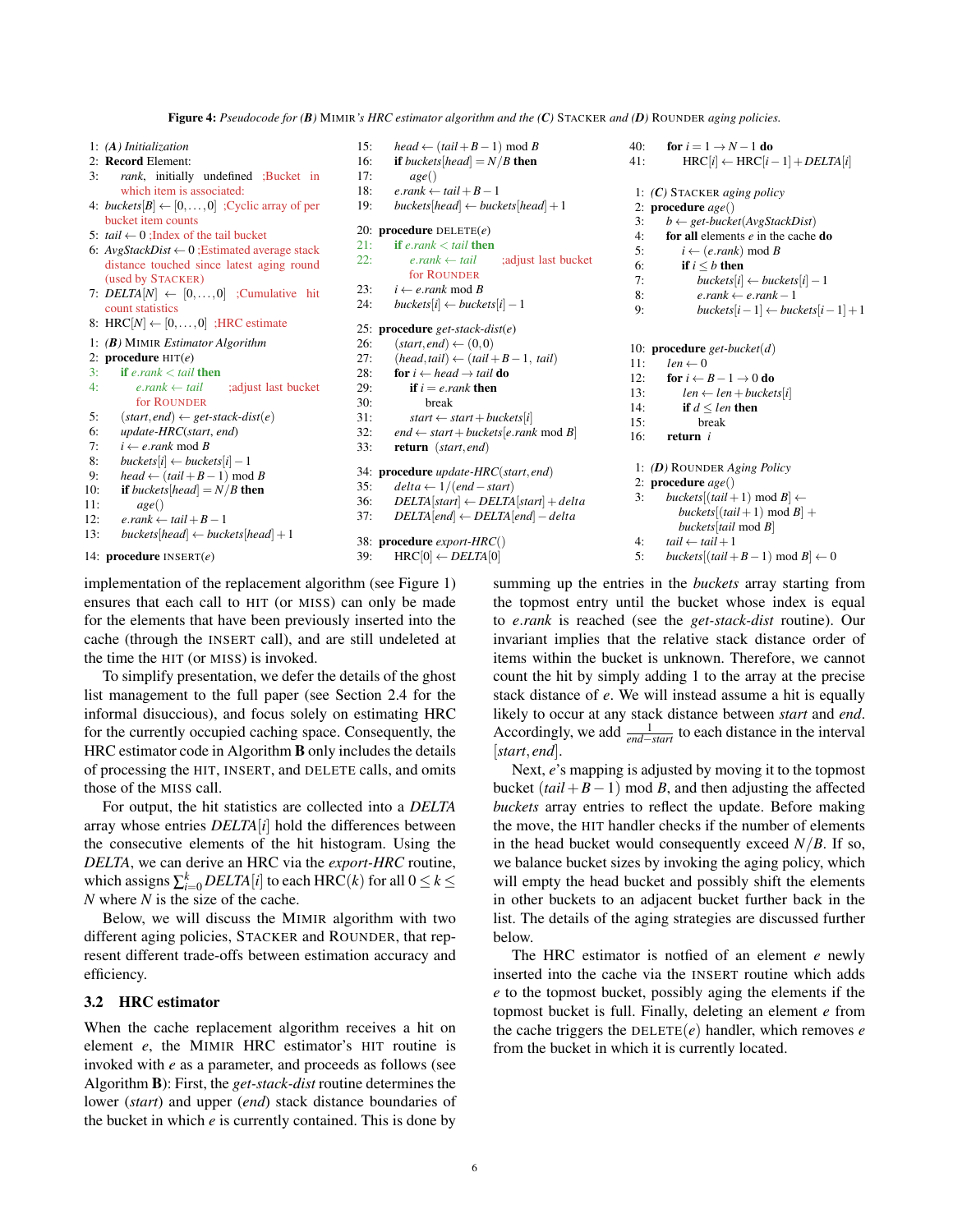## 3.3 Aging Policies

In this section, we describe the details of the two aging policies, called STACKER and ROUNDER respectively, that can be used in conjunction with the MIMIR's HRC estimator.

STACKER. The pseudocode for STACKER aging policy appears in Algorithm C. The idea behind the method is to track the average stack distance that has been accessed, and approximating the LRU aging by only shifting the items whose stack distance is less than the average. To this end, the algorithm maintains a variable *AvgStackDist* holding the weighted running average of the stack distances that have been accessed so far (details deferred to the full paper).

The aging then proceeds as follows. First, the average stack distance is converted to the bucket number in the *get-bucket* routine by finding the first (from the top) bucket *b* in the bucket list such that the total number of the elements in the buckets preceding *b* is at least as high as *AvgStackDist*. The elements in the cache are then traversed in a top-down fashion, decrementing their *e*.*rank* value, and adjusting the affected bucket counts for each element element *e* whose *e*.*rank* does not exceed *b*.

Note that the STACKER's *age* routine never updates the value of *tail*, thus leaving the tail bucket coinciding with *buckets*[0] for the entire duration of the algorithm's run.

ROUNDER. Observe that the running time of the STACKER aging policy is linear in the number of the cached items, which can be quite expensive for large cache sizes. To address this shortcoming, the ROUNDER aging policy replaces the downward shift of the cached elements with advancing the current tail bucket index in the circular *buckets* array, thus effectively *shifting the frame of reference of bucket identifiers*. This shift is implemented in three steps (see Algorithm D). First, the current tail bucket count is folded into the one immediately after. Then, the *tail* is incremented thus turning the former tail bucket into the head one. Finally, the new head bucket is emptied by setting its entry in the *buckets* array to 0.

Following this transformation, all elements with rank tag value of *tail*+*B*−1 will be correctly mapped to the new head bucket. However, the new tail bucket will end up populated by the elements from the old tail. To map these elements to correct buckets on either HIT or DELETE we adjust their rank tags to point to the current *tail*.

#### 3.4 Maximizing concurrency

The simple data structure and aging mechanism used by ROUNDER makes our HRC estimator highly amenable to a concurrent implementation, boosting performance on modern multi-processor architectures. We implemented a *nonblocking* version of ROUNDER, where no thread, even a slow one, can prevent other threads from making progress.

First, we update bucket counters atomically using standard *compare-and-swap (CAS)*-based technique whereby the update is retried until it is verified that the new counter value is derived from the most recently read one.

Second, to guarantee that at most one of the threads executing within the *age* routine for a given value of *tail* can succeed to update the head and tail buckets, and advance the tail, we do the following. The most significant bit of each bucket counter is reserved to serve as a *mark* indicating whether the bucket was successfully set as a tail bucket by a recent update. The threads executing within the *age* routine then attempt to update both the penultimate bucket counter and its mark in a single atomic step using CAS until one of the threads succeeds. This thread will then proceed to both update the head and advance the tail whereas all other threads will discover the mark set and return. This mechanism guarantees that all threads invoking *age* for a given value of *tail* will eventually return, and all the aging updates will be executed exactly once as needed.

#### 3.5 Complexity analysis

Let  $N > 0$  be the maximum cache capacity. As we discussed earlier, the MATTSON and AVL-trees profiling algorithms incur  $\Theta(N)$  and  $\Theta(\log(N))$  overhead on every cache hit, respectively. In contrast, the complexity of our HRC estimator is bounded by the number of buckets *B*, which is effectively a constant.

Specifically, the running time of the HIT handler is dominated by the *get-stack-dist* routine, which may take at most  $O(B)$  steps in the worst case. In addition, the STACKER aging policy (see the *age* routine in Algorithm C) takes  $O(B+N)$  time to complete, which includes  $O(B)$  steps of the *get-bucket* routine, and additional  $O(N)$  iterations of the aging loop. And, the complexity of the ROUNDER aging policy is  $O(1)$ .

Thus, the maximum hit processing time of MIMIR is either  $O(N)$  or  $O(B)$  for the STACKER and ROUNDER aging policies respectively. Furthermore, since the *age* routine is executed no more than once per  $N/B$  requests, and  $N \geq B$ , the MIMIR's amortized time complexity per hit is just  $O(B)$ for both STACKER and ROUNDER. If ROUNDER is used, the ammortized complexity can be further reduced to  $O(1)$  if  $N \geq B^2$ , and tends to 0 if  $N \gg B^2$ .

Since, as we show in §3.6 and §4, the values of *B* as small as 8 or 16 are sufficient to obtain high quality HRC estimates for caches of any size, the hit processing times of our algorithms are essentially bounded by a small constant.

Further optimizations are possible. We can bound STACKER's processing time on hits by limiting the maximum number of elements that can be processed at each invocation of the *age* routine, or by delegating the aging loop execution to a background thread. We can also speed up the stack distance computation of *get-stack-dist* by using a tree of partial sums of the *buckets* array entries to quickly compute the lengths of the relevant stack segments resulting in the  $O(\log B)$  execution time [7].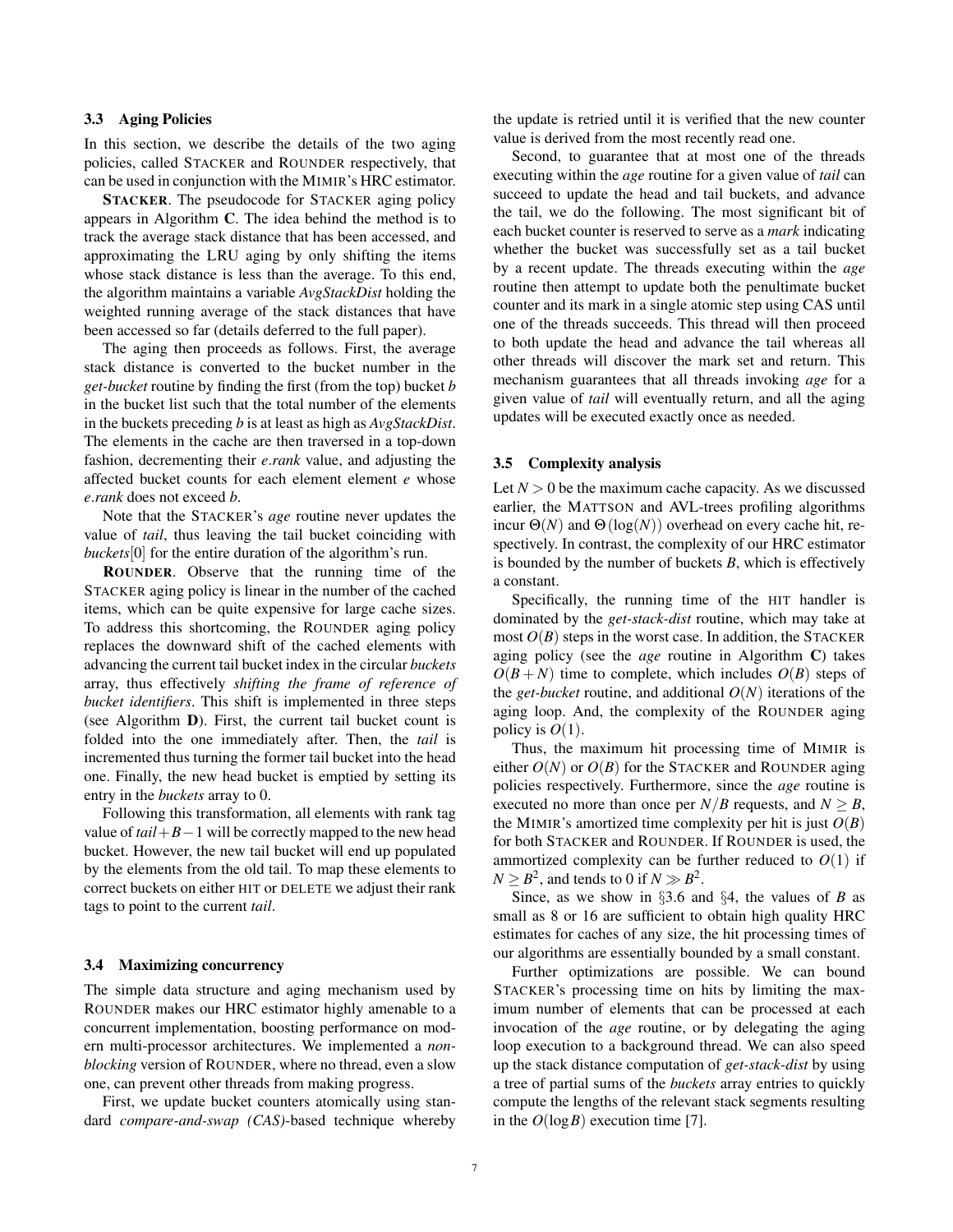#### 3.6 Average error analysis

Our methods trade off prediction accuracy for performance by assessing statistics at a granularity of *B* buckets. Having discussed the asymptotic complexity of the algorithm, we now turn to analyzing the prediction error. We use the mean average error<sup>2</sup> MAE of a distribution  $h : [1, N] \rightarrow [0, 1]$ relative to an optimal distribution *h* ∗ :

$$
\text{MAE}(h, h^*) = \frac{1}{N} \sum_{x=1}^{N} |h(x) - h^*(x)|. \tag{1}
$$

We can derive an upper bound on the mean average error of the estimated HRC for STACKER given a trace of requests.

Theorem 1. *For an* LRU *cache of size N during a trace of R requests, With B buckets, our algorithm has a mean average prediction error (MAE) bounded by the largest bucket size during the trace, divided by N*/2*. Consequently, if no bucket grows larger than*  $\alpha N/B$  *for*  $\alpha > 1$  *during the trace, then the*  $MAE$  *for our approach is at most*  $\frac{2\alpha}{B}$ *.* 

*Proof.* We consider *R* cache requests to have true reuse distance  $r_1, r_2, \ldots, r_R$ . It suffices to consider only requests that result in LRU hits, so  $r_i \leq N$  for all *i*. Define  $\delta_t(x) = 1$ if  $x = r_t$  and  $\delta_t(x) = 0$  otherwise. Then the optimal LRU hit rate curve HRC<sup>∗</sup> satisfies:

$$
HRC^*(x) = \frac{1}{R} \sum_{t=1}^{R} \sum_{z=0}^{x} \delta_t(z)
$$

In STACKER, there are  $B$  buckets with variable boundaries over time. For request  $t$  with true reuse distance  $r_t$ , we estimate the reuse distance over an interval  $[a_t, b_t]$  that includes  $r_t$ . Furthermore, we assign uniform probability to all possible distances within that interval. Define  $c_t(x) =$  $\frac{1}{b_t - a_t}$  when *x* ∈ [*a<sub>t</sub>*,*b<sub>t</sub>*) and *c<sub>t</sub>*(*x*) = 0 otherwise. Then the hit rate curve for our algorithm satisfies:

$$
HRC(x) = \frac{1}{R} \sum_{t=1}^{R} \sum_{z=0}^{x} c_t(z)
$$

Using the triangle inequality, we obtain the following upper bound on the mean average error for the two HRCs.

$$
\begin{split}\n\text{MAE}(\text{HRC}, \text{HRC}^*) &= \frac{1}{N} \sum_{x=0}^{N-1} |\text{HRC}(x) - \text{HRC}^*(x)| \\
&= \frac{1}{NR} \sum_{x=0}^{N-1} \left| \sum_{t=1}^{R} \sum_{z=0}^{x} \delta_t(z) - c_t(z) \right| \\
&\leq \frac{1}{NR} \sum_{t=1}^{R} \sum_{x=0}^{N-1} \sum_{z=0}^{x} |\delta_t(z) - c_t(z)| \\
&= \frac{1}{NR} \sum_{t=1}^{R} \sum_{x=a_t}^{b_t} \sum_{z=0}^{x} |\delta_t(z) - c_t(z)| \\
&\leq \frac{1}{NR} \sum_{t=1}^{R} \sum_{x=a_t}^{b_t} \sum_{z=0}^{x} (|\delta_t(z)| + |c_t(z)|) \\
&\leq \frac{1}{NR} \sum_{t=1}^{R} \sum_{x=a_t}^{b_t} (1+1) = \frac{2}{NR} \sum_{t=1}^{R} b_t - a_t.\n\end{split}
$$

The average bucket size for hits  $\frac{2}{R} \sum_{t=1}^{R} (b_t - a_t)$  can be calculated during the execution of the algorithm. We computed the average bucket size for hits in our simulations and found that it provides a loose but useful bound on the MAE without needing to compute the optimal HRC<sup>∗</sup>. The average can also be bounded above by the largest bucket that receives hits during the trace,  $\frac{2}{N}$  sup  $\sup_{t=1,\dots,R} (b_t - a_t)$ , but our experiments indicate that the least-significant bucket which tracks the largest reuse distances can consume a significant portion of the cache.

In summary, the analytic result enables operators to dynamically track the MAE of the HRC estimate without computing the optimal hit rate curve. The algorithm could thus be extended to adaptively add or remove buckets depending on changes in the MAE so as to maintain accuracy.

#### 3.7 Extensions

Items of different sizes. The HRC estimator algorithm implicitly assumes that cached elements are all of the same size. In other words, the contribution of each hit to the HRC is assumed to be independent of the space occupied by the element being accessed. The approach can be extended easily to support different element sizes by expressing the size of each element in terms of *pages* of fixed size (similar to virtual memory pages), and then treat each hit of an element of size *p* pages as *p* simultaneously occurring individual hits with one hit per page. When updating the hit contribution in line 35 of Algorithm B, we would instead compute the value as  $p/(end - start)$ . In addition, the code computing the value of *end* in *get-stack-dist* must be adjusted to address the case of elements spanning multiple buckets.

Adaptive profiling. To adapt the HRC estimation to dynamically changing cache access patterns, the hit statistics

<sup>&</sup>lt;sup>2</sup> Our results are robust against other  $\ell_p$ -norms.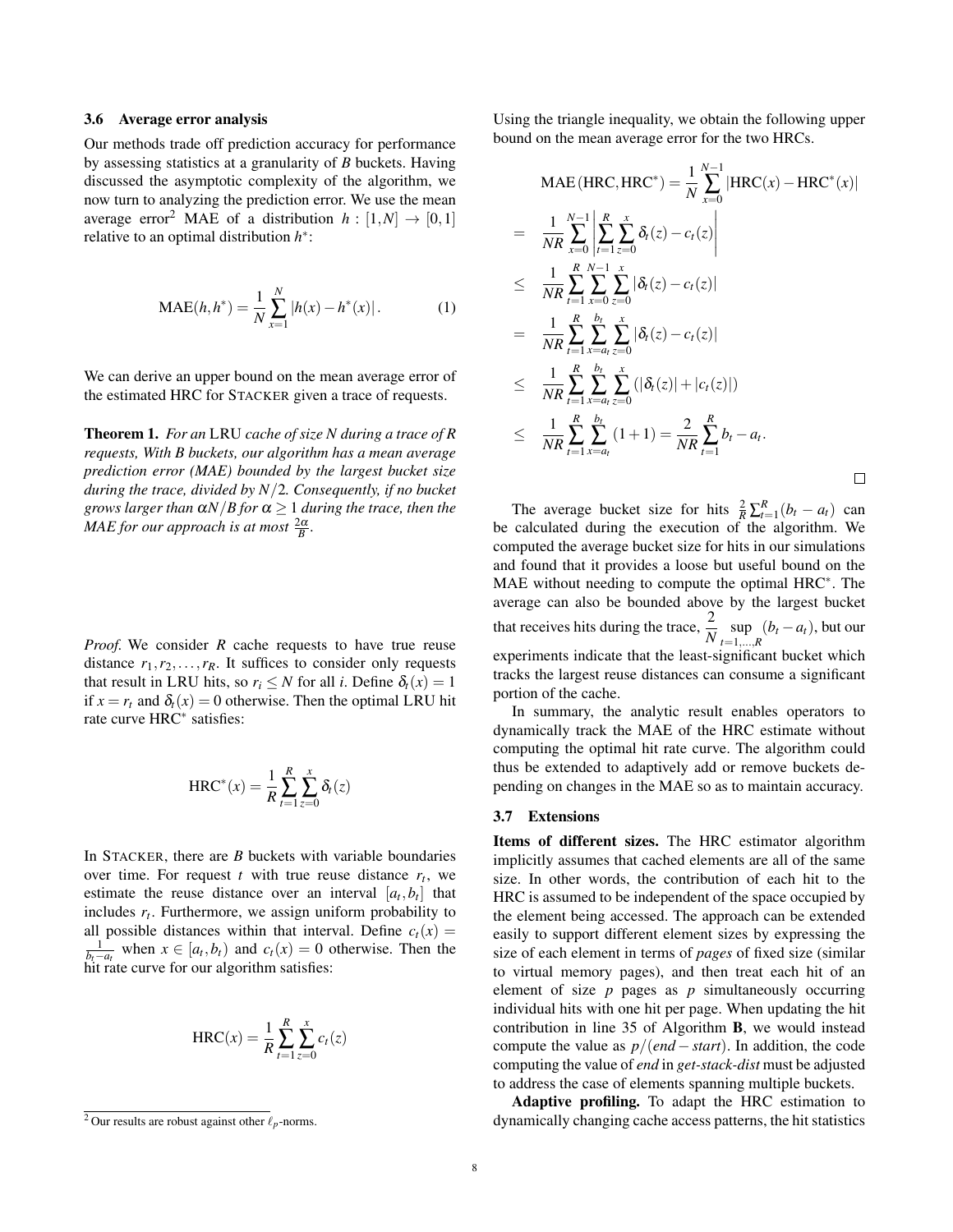stored in the *DELTA* array are periodically aged using an a priori chosen aging factor parameter γ,  $0 < \gamma < 1$ . More specifically, we collect statistics in epochs of equal duration. At the end of each epoch, the values stored in the *DELTA* array are folded into the HRC using the *export-HRC* routine, and the *DELTA* array entries are multiplied by γ. The value of γ reflects the trade-off between the speed of the HRC adaptation, and its resistance to short-lived fluctuations in the workload. In our experiments,  $\gamma = 0.1$  was a good match for the workload types we analyzed.

## 4. Evaluation

Our evaluation on the MIMIR HRC algorithm focuses on quantifying the following questions.

- Accuracy. What is the degree of fidelity between the optimal HRC and the estimates produced by the algorithm? How different is the precision between ROUNDER and STACKER? How is it affected by algorithm parameters?
- Performance. What is the performance overhead of the estimation algorithm? To what extent does the gathering of statistics degrade the cache throughput?

Methodology. We begin by assessing the accuracy of our methods through simulations. We implemented a tracedriven cache simulator in Python and measured the algorithms on a variety of standard cache traces and benchmarks. We then experiment with ROUNDER running within memcached, and measure the impact on memcached's throughput. We also compare the accuracy of our method compared with the optimal MATTSON algorithm, and look at the prediction accuracy.

Many results are similar, so we present only representative traces and benchmarks to save space.

#### 4.1 Accuracy

We ran simulations on a variety of traces from the cache literature to measure the estimation quality of our methods. As the primary metric for assessing quality, we use the mean average error (MAE, eq. 1) – the proximity between *h*: the HRC generated by an algorithm, and  $h^*$ : the optimal LRU hit rate curve generated by MATTSON. The MAE between two distributions ranges from 0% for identical curves to at most 100% for complete dissimilarity. Accuracy is defined as 1−MAE(*h*,*h* ∗ ).

Workloads. We use traces and benchmarks that are commonly used by the cache replacement algorithm community [25, 26, 32], with the parameters outlined in Table 1. The traces present challenging workloads whose hit rate curves are hard to approximate. The difficulty stems from abundance of sequential and looping references in the buffer cache that are characteristic of file-system accesses [28].

The traces 2-pools,glimpse, cpp, cs, ps and sprite, were respectively collected from a synthetic multi-user database, the glimpse text information retrieval utility, the GNU C compiler pre-processor, the cs program examination tool,

join queries over four relations in the postgres relational database, and requests to file server in the Sprite network file system  $[25, 26]$ . The traces multi1, multi2 and multi3 are obtained by executing multiple workloads concurrently [25]. For these first nine traces, we use identical cache setup as the authors of the LIRS algorithm [25]. We also used workloads captured from IBM SAN controllers at customer premises [32]. The workloads P1-P13 were collected by disk operations on different workstations over several months. WebSearch1 consists of disk read accesses by a large search engine in response to web search requests over an hour, and Financial1 and Financial2 are extracted from a database server at a large financial institution [32].

Profiling accuracy. Figure 6 summarizes the quality of the estimates for MIMIR on the workloads with both STACKER and ROUNDER aging policies as we vary the numbers of buckets *B*. We observe that the average accuracy exceeds 96% for both methods on all traces, and for STACKER with 128 buckets the accuracy is 99.8% on average over all the traces. The bucket parameter trades off overhead for more granular reuse distance estimates, and the improvement in accuracy is evident as we increase the number of buckets *B*. It is noteworthy is that the extra overhead of STACKER over ROUNDER translates consistently to better HRC predictions.

Unlike the more expensive STACKER aging policy, ROUNDER had modest performance on the WebSearch1 trace even as more buckets were added, with accuracy just below 96%. The elements in the trace have very high stack distances and thus the workload requires a large cache to obtain reasonable hit rates. The ROUNDER approximation falls short of properly balancing the buckets due to large miss rates.

Theorem 1 in §3.6 renders an upper bound on accuracy in terms of average bucket size of items that were hit during the execution of the algorithm. We found that the upper bound is loose, within  $5 \times$  of the MAE experienced by both algorithms. The large factor is explained by the HRC predictions being nearly accurate, since the average accuracy exceeds 99.8%.

## Ghost filters. XXX

Other stack replacement policies. Most LRU implementations suffer from lock contention on the list head, which needs to be updated on every cache reference. Several real-world systems instead opt to use approximations to LRU such as the CLOCK algorithm [12]. For example, a recent paper of Fan *et al.* showed how the throughput of memcached could be improved through the use of CLOCK and concurrent Cuckoo hashing [18].

In CLOCK, cache items are arranged in a circular linked list, and a "recently-used" activity bit is set when an item is accessed. On a miss, a "hand" steps clockwise through the linked list and resets the activity bits from entries until an item *i* with an unset activity bit is found. Item *i* is then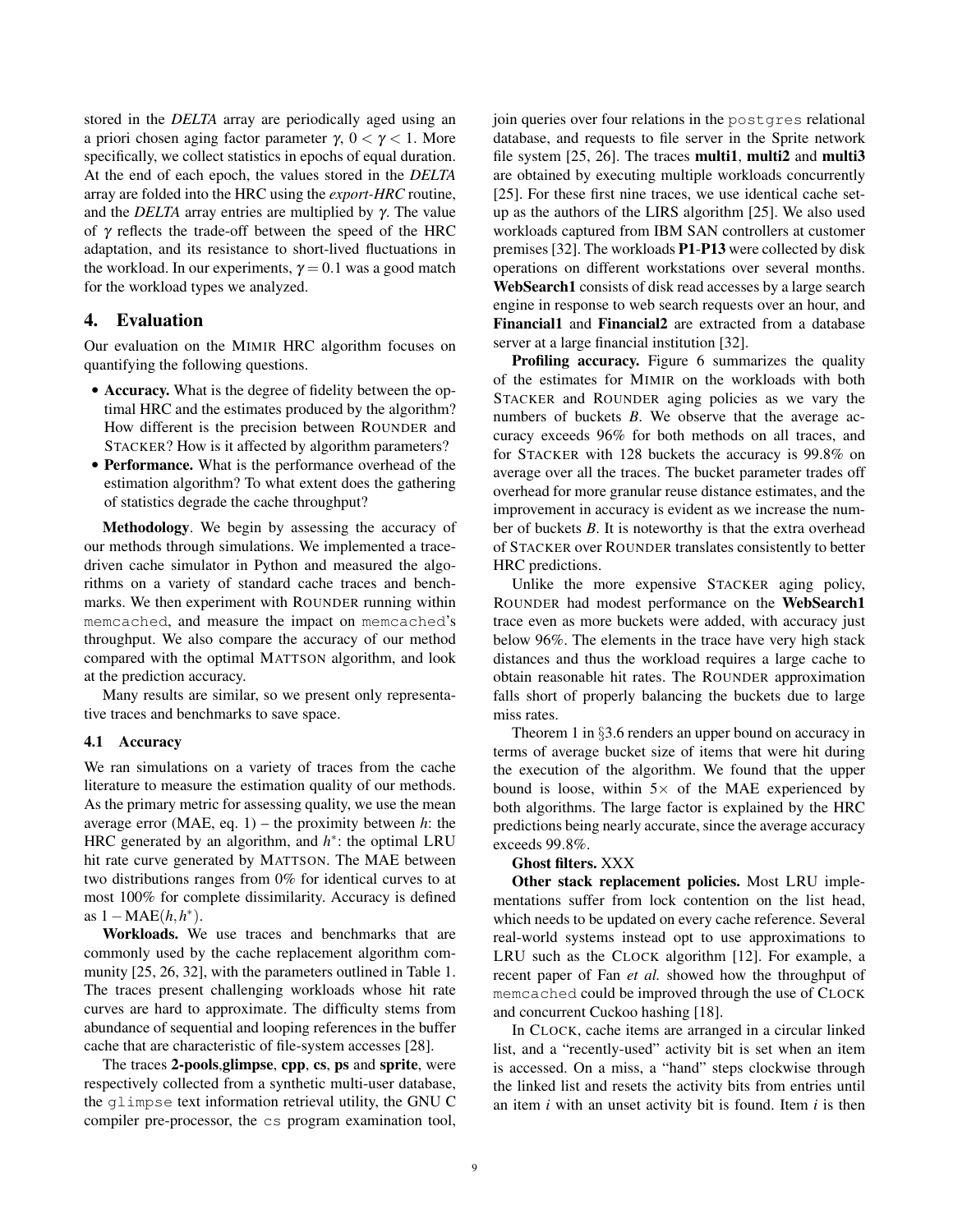

Figure 5: *Accuracy on microbenchmarks. Hit rate curves of* ROUNDER *(top row) and* STACKER *(bottom row) with varying bucket sizes (B) running over* LRU *replacement on two representative trace files. The true* LRU *hit rate curve is also shown.*

Table 1: *Traces. Workloads used to measure accuracy of HRC algorithms, number of requests and configured cache size [25, 26, 32].*

| 2_pools | cpp  | <b>cs</b> | glimpse   | multi1         | multi2                          | multi3 | postgres | sprite | <b>Financial1</b> | <b>Financial2</b> | <b>WebSearch1</b> |
|---------|------|-----------|-----------|----------------|---------------------------------|--------|----------|--------|-------------------|-------------------|-------------------|
| 100K    | 9Κ   | 7K        | 6K        | 16K            | 26K                             | 30K    | 10K      | 34K    | 1M                | 3M                | 1M                |
| 450     | 900  | 1Κ        | 3K        | 2K             | 3K                              | 4K     | 3K       | 1Κ     | 50K               | 50K               | 50K               |
| D1      | P2   | P3        | <b>P4</b> | P <sub>5</sub> | Р6                              | P7     | P8       | P9     | <b>P10</b>        | P <sub>12</sub>   | P <sub>13</sub>   |
| 3M      | 666K | 239K      | 967K      | 1M             | 520K                            | 751K   | 2M       | 682K   | 1M                | 547K              | 1 <sub>M</sub>    |
|         |      |           |           |                | 50K                             | 50K    | 50K      | 50K    | 50K               | 50K               | 50K               |
|         |      |           |           |                | 50K<br>50K<br>50K<br>50K<br>50K |        |          |        |                   |                   |                   |



Figure 6: *Accuracy on cache traces. Comparison of prediction accuracy, measured by mean average error (MAE) between* MIMIR*'s predicted and optimal* LRU *hit rate curves, across canonical cache workloads as we vary the number of buckets B in* ROUNDER *and* STACKER*. Note that the y-axis begins at* 90% *accuracy.*

evicted and replaced with the requested item, which has its activity bit set, and the clock advances to the following item on the list. The "second chance" aspect of CLOCK provides a 1-bit approximation to the LRU policy. However, CLOCK is not a stack algorithm due the FIFO behavior of the hand [12].

Since both CLOCK and our algorithms are designed to approximate LRU cache evictions, we investigated how well the HRC computed by our methods predict the behavior of CLOCK. We compare against an earlier profiling algorithm SC2 that was explicitly designed to approximate HRC for CLOCK [10].

We computed the MAE of STACKER compared to the optimal CLOCK HRC, which was computed at every cache size. The average accuracy over the traces in Table 1 ranged from 98.9% for  $B = 8$  to 99.3% for  $B = 128$  for both aging policies. Even though our methods were not explicitly designed for CLOCK, they approximated the HRC with significantly higher fidelity than the previous method SC2 [10], whose prediction accuracy averaged 96.4% on the traces.

Takeaways. *Our methods consistently profile* LRU *hit rate curves with accuracy over* 96%*, with accuracy of over* 99.8% *when* 128 *buckets are used. Moreover, our method also tracks* CLOCK *hit rate curves with over* 98.9%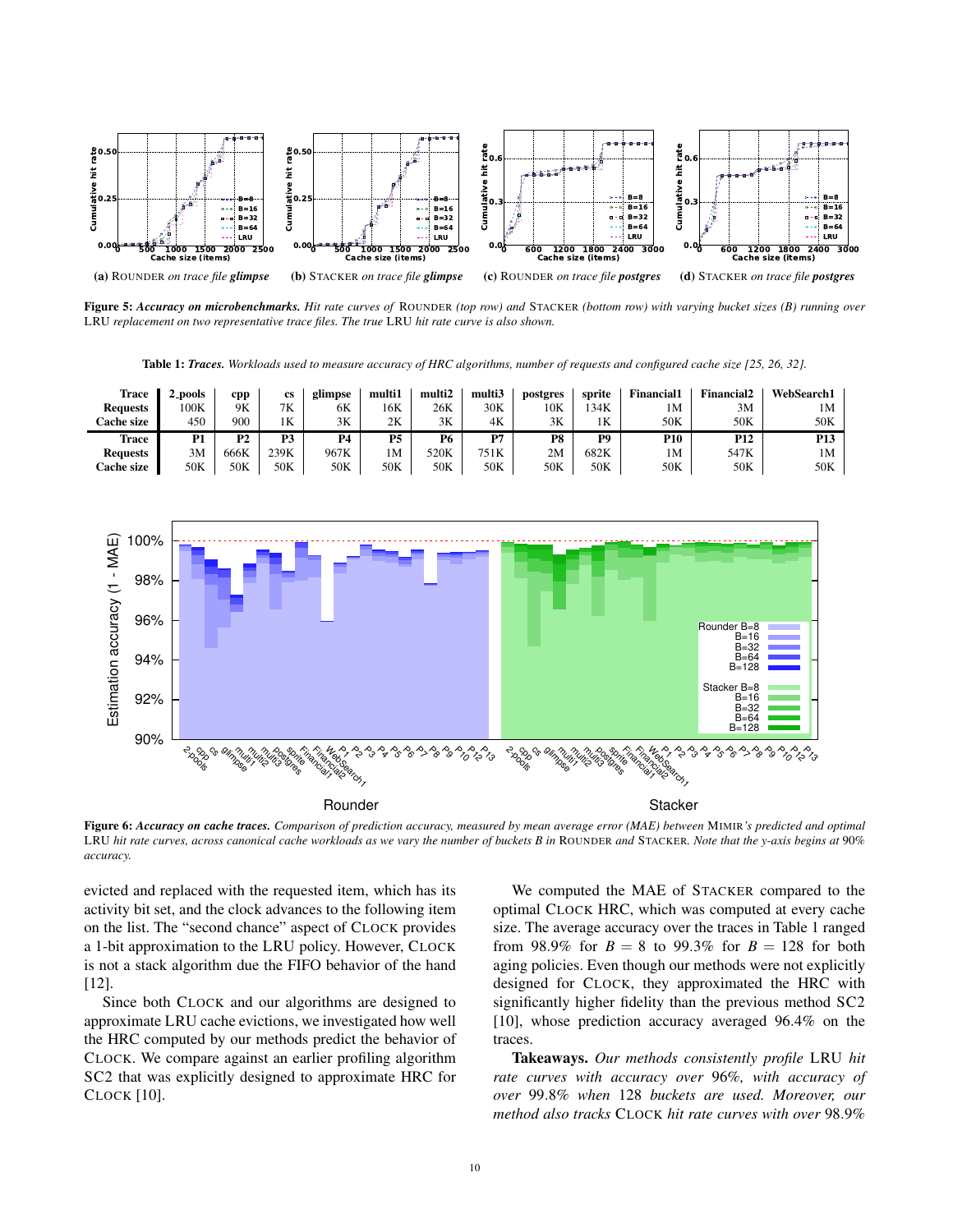

Figure 7: *(7a) Performance. Throughput of the original* memcached*, and* memcached *augmented with* ROUNDER *for B* = 8 *and B* = 128 *in MOPS for different cache sizes, showing that our statistics routines in* ROUNDER *impose minor performance overhead. Error bars represent two standard deviations over* 7 *runs. (7c) Prediction accuracy of* ROUNDER *on* memcached *with varying number of buckets (B) on the YCSB* b2 *benchmark. (7b) Accuracy. Figure showing* ROUNDER *and* MATTSON *running in* memcached *with varying buckets on the YCSB b2 benchmark. The circles are true hit rates reported by* memcached *at various sizes on the same trace.*

*accuracy, out-competing approaches that were specifically designed for profiling* CLOCK *[10].*

## 4.2 Experiments

To validate our methods on real systems, we integrated a prototype of ROUNDER within memcached [19].

Implementation. memcached exposes a lightweight get-set-delete interface to serve key-values tuples from DRAM. Internally, keys and values are stored within socalled slabs maintained by a custom memory allocator. Slabs are further subdivided into chunks and all chunks of the same size are said to belong to the same *slab class*. Each slab class runs its own separate LRU queue, implemented as a doublylinked list. memcached is multi-threaded and uses global locks on index updates and cache eviction. The source code for recent optimizations within memcached [18] was not available.

We modified memcached 1.4.20 to use the MIMIR interface with the ROUNDER aging policy on cache accesses. We made minimal modifications to the source to hook it up with our C implementation of MIMIR with the implementation of ROUNDER. We note that memcached does not provide ghost lists out of the box so we enlarge the cache size since we focus on the overhead of computing statistics. Our ROUNDER implementation is lock-free, except for a try-lock that is periodically acquired for aging. We added a routine to the memcached stats interface to collect the HRC that were created.

The space overhead in our prototype implementation is currently three 64-bit integers for each item. Optimizations such as making the resolution of the resulting HRC and the *DELTA* array less granular (through bucketing), and wrapping *e*.*rank* values in a smaller integer range could bring the overhead down to about four bytes per item.

The memcached LRU queue runs several performance optimizations that cause it to diverge from a standard LRU

policy, such as updating frequently accessed elements in place rather than promoting them to the head of the list to reduce contention. In these cases, we ensure that the element ranks are accurately reflected in our statistics algorithms.

Platform. We ran our experiments on 11 IBM HS22 blades in an IBM BladeCenter H. Each node in the cluster has 6 Intel Xeon E5645 quad-core CPUs@2.4 GHz with CPU frequency scaling turned off, and 48GB of DRAM. The nodes communicate via 40Gbps QDR Infiniband interconnect using Ethernet, and have shared storage.

Throughput experiment. We started by measuring comparing the request throughput of memcached with and without the MIMIR profiler. We ran both versions of memcached on a server node on our cluster platform with 8 concurrent threads, and varied the size of cache memory. We deployed libmemcached 1.0.18 on 10 nodes and used the built-in memaslap workload generator. Each node requests 2 million random 16 byte unique keys and 32 byte values via 10 threads. The proportion of GET requests to SET is 9:1, and we bundle 100 GETs together in a single MULTI-GET request. Our experimental set-up follows Fan *et al.* [18] and the value lengths are inspired by the predominance of short values seen on Facebook's memcache servers [3].

Figure 7a shows the total throughput from the clients to the central memcached server, each point measuring 2 minutes. The throughput of our augmented memcached is on average 3.1% lower than the original memcached implementation with  $B = 8$  buckets, and 8.3% with  $B = 128$  buckets that produces more granular statistics. At larger memory sizes when fewer misses need to be handled, throughput degradation is between  $1 - 2\%$  for  $B = 8$ . We observe a paradoxical drop in throughput for all three services as cache size increases. This stems from memory management inefficiencies and coarse-grained lock contention within memcached [18, 42] as the hit rate rises from ∼ 40% at 1GB to effectively 100% at 4GB and up.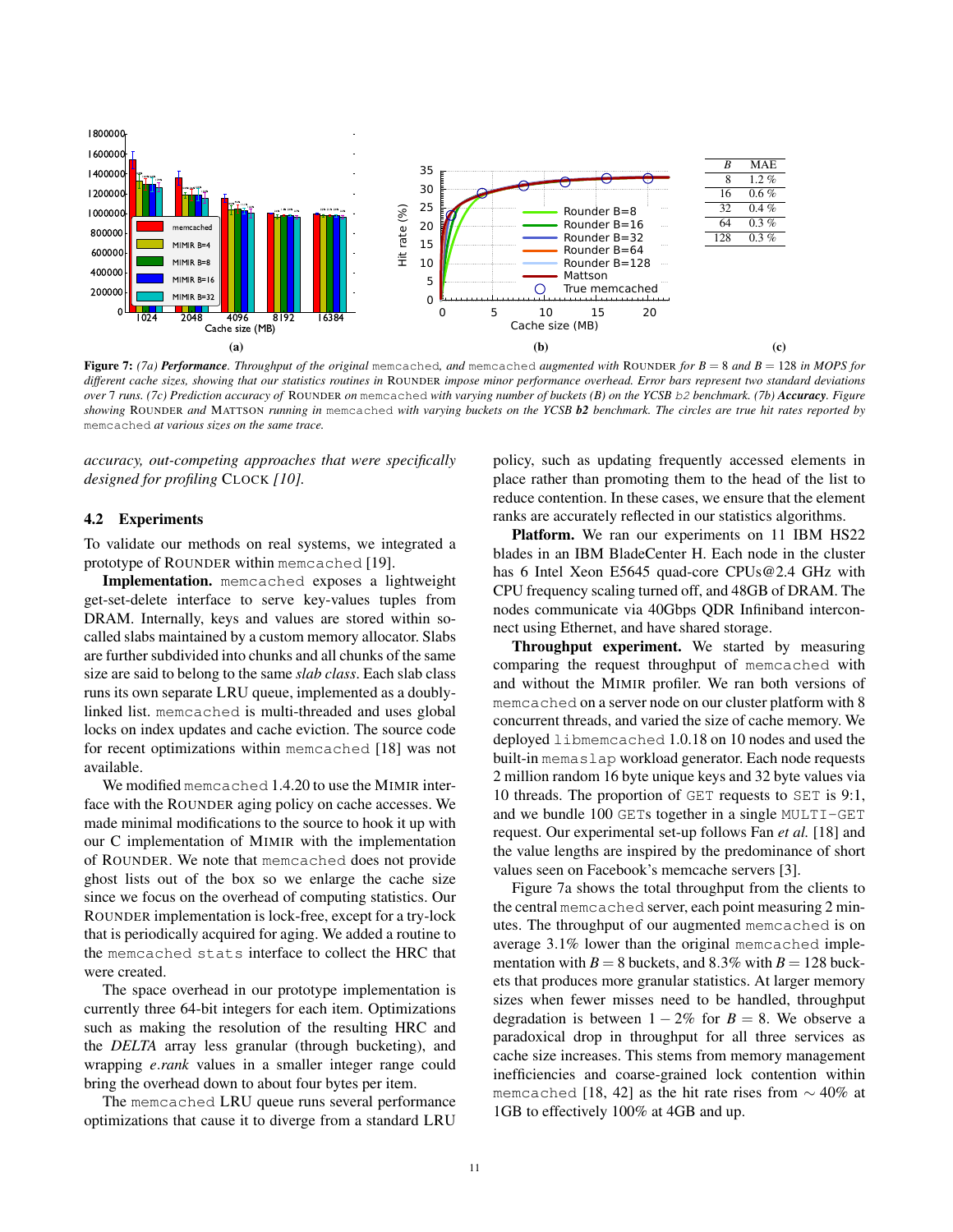We also implemented MATTSON within MIMIR for comparison. In our experiment, however, the linear lookup time in MATTSON created inefficiencies causing an avalanche of trouble within memcached, including various time outs, even for small cache sizes. These problems are telling of MATTSON's performance and so we omit the figures. We use the method, however, to generate true hit rate curves for smaller caches.

Accuracy experiment. We next measure the prediction accuracy with our memcached implementation with larger cache sizes than afforded by our trace-driven simulator. We used the YCSB benchmark [11] to generate workload b2, representative of a real-world read-heavy photo tagging site with a heavy-tailed popularity distribution on the items. MATTSON's lack of scalability prevented us from computing the true LRU histogram for large cache sizes, and so we confine ourselves to allocation sizes that allows us to quantify the prediction error.

Table 7c shows the HRC generated by memcached augmented with ROUNDER on a 20MB cache. To validate the accuracy of the HRC, we also ran MATTSON on the same trace. Additional, we reran memcached at varying cache sizes on the same input and plot its reported hit rate, as can be seen in Figure 7b. The prediction is over 98%, reaching 99.7% with 128 buckets.

Takeaways. memcached *with* MIMIR *and the* ROUNDER *aging policy has minor impact on performance in terms of throughput (*3% *at B* = 8 *XXX), while the estimates for hit rate curves at different cache sizes are more than 98% accurate.*

# 5. Related Work

Hit rate curves have been discussed to model memory demands since the advent of cache replacement algorithms [13, 28, 31].

Offline evaluation of HRC for the sake of accurately profiling programs and analyzing patterns in the control flow for locality optimizations has been studied in a series of papers [2, 7, 14]. These improvements on the MATTSON algorithm achieve high degrees of space and time efficiency for profiling the entire HRC of a program. Unfortunately, they rely on self-balancing tree data structures that make them susceptible to lock contention when subjected to dynamic settings with multiple competing threads, as mentioned above. In contrast, our methods below have constant overhead per request, assuming the number of buckets defining accuracy is kept constant.

Dynamic evaluation of HRC has been explored in various contexts, from improving memory utilization across virtual machines [21, 27, 30, 44], sharing dynamic memory between applications on the same system [28, 46] to supporting garbage-collected applications [43]. All of these examples exploit context-specific assumptions and optimizations, such as specialized hardware and lack of thread contention in

the kernel. The VMWare ESX server samples pages that are utilized to approximate global memory utilization [41], but does not estimate performance at cache size beyond the current allocation. Geiger monitors memory pressure to infer page faults from I/O and employs ghost lists, but their MemRx estimation algorithm traverses the entire LRU list on evictions. Zhao *et al.* [45] couple an LRU list with an AVL-tree for reuse distance lookups and discuss how the overhead can be reduced by disabling the monitor during stable memory accesses. While bursty memory access patterns are common in operating systems and virtual machines, memory caches face continuous request load [3].

Kim *et al.* [28], and later systems in cache architecture such as RapidMRC [39] and PATH [4], partition the LRU list into groups to reduce cost of maintaining distances, which is conceptually similar to our approach except the group sizes are fixed as powers of two. Our variable sized buckets affords substantially higher accuracy in trade for modest overhead.

Recently porposed cache replacement policies, such as ARC [32], LIRS [25], CAR [5] and Clock-Pro [26] that are slowly being adopted, open up new questions for monitoring hit rate curves. They are not stack algorithms and their goal is to strictly improve on LRU and CLOCK. Our hit rate estimation methods will thus require adaptation for these scenarios. We believe generalization of our approach for ARC is possible by leveraging that it is internally composed of two stack algorithms, LRU and LFU.

# 6. Conclusions

Popular websites regularly deploy and use large in-memory caches to enhance scalability and response time of their web sites. Such caches have a price tag, begging the question of how well these resources are being spent. We argue that exposing dynamic curves of cache hit rate versus space (HRCs) allows cache operators to profile and calibrate their cache resources by understanding how provisioning different capacities to their cache servers affects both performance and cost.

We introduced MIMIR, a lightweight monitoring system for dynamically estimating hit rate curves of live cache servers. A key component of MIMIR is a novel approximation algorithm, which partitions the LRU stack into a fixed number of buckets, to track LRU stack distances with low space and time complexity, and provably bounded average error.

Our experiments on a variety of cache traces show that the HRCs generated by MIMIR are between 96-100% accurate and that the accuracy of our methods can be traded off for time and space overhead by adjusting the number of buckets employed by the estimation algorithm.

To demonstrate practicality of our approach, we plugged MIMIR into the popular memcached system and ran experiments on standard benchmarks. Our measurements indicate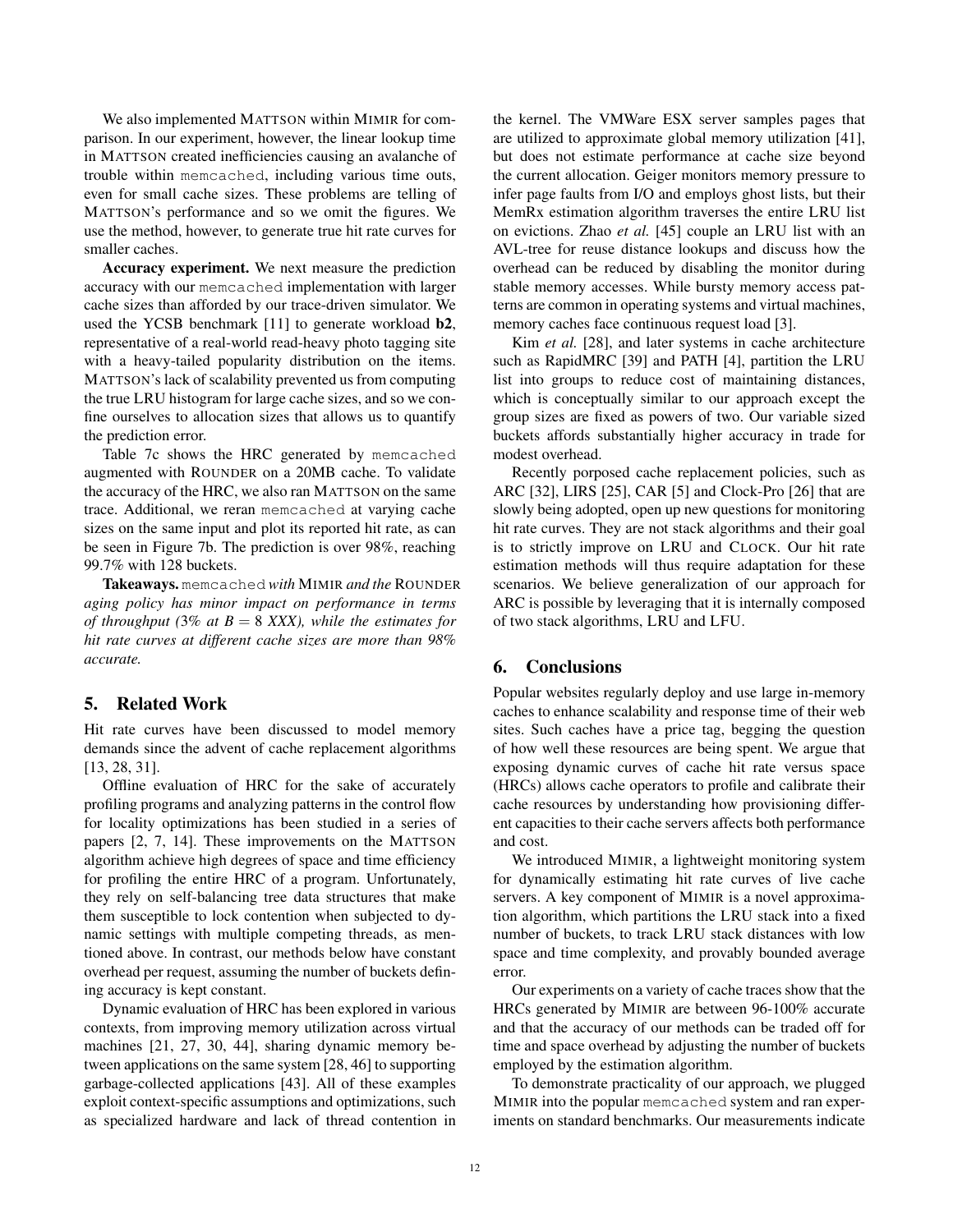that HRCs can be gathered within real systems with high accuracy (over 98%) while incuring a negligible drop in the request throughput. We therefore believe that accurate performance monitoring of live distributed caches is feasible in practice, and can be a valuable tool to facilite elastic provisioning of cache capacity to the cloud-based applications and services.

## References

- [1] Redis key-value store. http://redis.io.
- [2] G. Almási, C. Cascaval, and D. A. Padua. Calculating stack distances efficiently. *SIGPLAN Notices*, 38(2 supplement): 37–43, June 2002.
- [3] B. Atikoglu, Y. Xu, E. Frachtenberg, S. Jiang, and M. Paleczny. Workload analysis of a large-scale key-value store. In *SIGMETRICS '12*, pages 53–64, 2012.
- [4] R. Azimi, L. Soares, M. Stumm, T. Walsh, and A. D. Brown. PATH: page access tracking to improve memory management. In *ISMM '07*, pages 31–42, 2007.
- [5] S. Bansal and D. S. Modha. CAR: Clock with Adaptive Replacement. pages 187–200, 2004.
- [6] L. A. Belady. A study of replacement algorithms for a virtualstorage computer. *IBM Systems Journal*, 5(2):78–101, 1966.
- [7] B. T. Bennett and V. J. Kruskal. LRU stack processing. *IBM Journal of Research and Development*, 19(4):353–357, July 1975.
- [8] N. G. Bronson, J. Casper, H. Chafi, and K. Olukotun. A practical concurrent binary search tree. *SIGPLAN Not.*, 45 (5):257–268, Jan. 2010.
- [9] G. Chockler, G. Laden, and Y. Vigfusson. Data caching as a cloud service. In *LADIS '10*, pages 18–21, 2010.
- [10] G. Chockler, G. Laden, and Y. Vigfusson. Design and implementation of caching services in the cloud. *IBM Journal of Research and Development*, 55(6):9:1–9:11, 2011.
- [11] B. F. Cooper, A. Silberstein, E. Tam, R. Ramakrishnan, and R. Sears. Benchmarking cloud serving systems with YCSB. In *SoCC '10*, pages 143–154, 2010.
- [12] F. J. Corbato. *Festschrift: In Honor of P. M. Morse*, chapter A Paging Experiment with the Multics System, pages 217–228. MIT Press, 1969.
- [13] P. J. Denning. Working sets past and present. *IEEE Transactions on Software Engineering*, 6(1):64–84, Jan. 1980.
- [14] C. Ding and Y. Zhong. Predicting whole-program locality through reuse distance analysis. In *PLDI '03*, pages 245–257, 2003.
- [15] A. Dragojević, D. Narayanan, O. Hodson, and M. Castro. FaRM: Fast remote memory. In *Proceedings of the 11th USENIX Conference on Networked Systems Design and Implementation*, NSDI'14, pages 401–414, Berkeley, CA, USA, 2014. USENIX Association. ISBN 978-1-931971-09- 6. URL http://dl.acm.org/citation.cfm?id= 2616448.2616486.
- [16] M. R. Ebling, L. B. Mummert, and D. C. Steere. Overcoming the network bottleneck in mobile computing. In *WMCSA '94*, pages 34–36, 1994.
- [17] B. Fan, H. Lim, D. G. Andersen, and M. Kaminsky. Small cache, big effect: Provable load balancing for randomly partitioned cluster services. In *Proceedings of the 2Nd ACM Symposium on Cloud Computing*, SOCC '11, pages 23:1– 23:12, New York, NY, USA, 2011. ACM. ISBN 978-1- 4503-0976-9. . URL http://doi.acm.org/10.1145/ 2038916.2038939.
- [18] B. Fan, D. G. Andersen, and M. Kaminsky. MemC3: Compact and concurrent MemCache with dumber caching and smarter hashing. In *NSDI '13*, pages 385–398, 2013.
- [19] B. Fitzpatrick. Distributed caching with memcached. *Linux journal*, (124):72–74, 2004.
- [20] S. Hart, E. Frachtenberg, and M. Berezecki. Predicting Memcached throughput using simulation and modeling. In *Proceedings of the 2012 Symposium on Theory of Modeling and Simulation - DEVS Integrative M&S Symposium*, TMS/DEVS '12, pages 40:1–40:8, San Diego, CA, USA, 2012. Society for Computer Simulation International. ISBN 978-1-61839- 786-7. URL http://dl.acm.org/citation.cfm? id=2346616.2346656.
- [21] M. Hines, A. Gordon, M. Silva, D. Da Silva, K. D. Ryu, and M. Ben-Yehuda. Applications know best: Performance-driven memory overcommit with Ginkgo. In *CloudCom'11*, pages 130–137, 2011.
- [22] Y.-J. Hong and M. Thottethodi. Understanding and mitigating the impact of load imbalance in the memory caching tier. In *Proceedings of the 4th ACM Symposium on Cloud Computing*, SOCC '13, pages 13:1–13:17, New York, NY, USA, 2013. ACM. ISBN 978-1-4503-2428-1. . URL http://doi. acm.org/10.1145/2523616.2525970.
- [23] Q. Huang, K. Birman, R. van Renesse, W. Lloyd, S. Kumar, and H. C. Li. An analysis of Facebook photo caching. In *Proceedings of the Twenty-Fourth ACM Symposium on Operating Systems Principles*, SOSP '13, pages 167–181, New York, NY, USA, 2013. ACM. ISBN 978-1-4503-2388-8. . URL http://doi.acm.org/10.1145/2517349. 2522722.
- [24] J. Hwang and T. Wood. Adaptive performanceaware distributed memory caching. In *Proceedings of the 10th International Conference on Autonomic Computing (ICAC 13)*, pages 33–43, San Jose, CA, 2013. USENIX. ISBN 978-1-931971-02-7. URL https://www.usenix.org/conference/icac13/ technical-sessions/presentation/hwang.
- [25] S. Jiang and X. Zhang. LIRS: an efficient low inter-reference recency set replacement policy to improve buffer cache performance. *ACM SIGMETRICS Performance Evaluation Review*, 30(1):31–42, June 2002.
- [26] S. Jiang, F. Chen, and X. Zhang. CLOCK-Pro: an effective improvement of the CLOCK replacement. In *ATEC'05*, pages 35–35, 2005.
- [27] S. T. Jones, A. C. Arpaci-Dusseau, and R. H. Arpaci-Dusseau. Geiger: monitoring the buffer cache in a virtual machine environment. In *ASPLOS XII*, pages 14–24, 2006.
- [28] J. M. Kim, J. Choi, J. Kim, S. H. Noh, S. L. Min, Y. Cho, and C. S. Kim. A low-overhead high-performance unified buffer